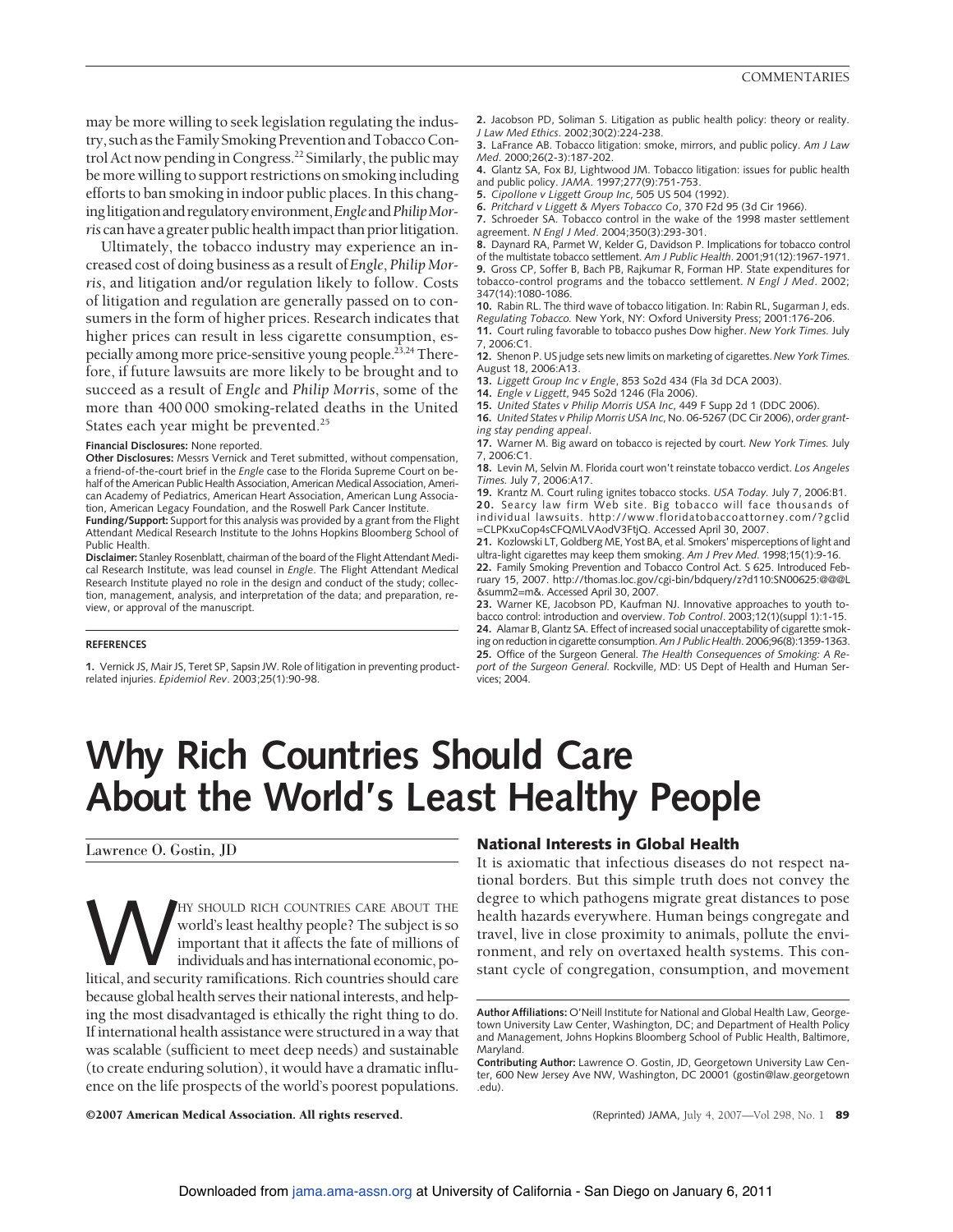### COMMENTARIES

allows infectious diseases to mutate and spread across populations and boundaries. These human activities have profound health consequences for people in all parts of the world, and no country can insulate itself from their effects. The world's communities are interdependent and reliant on one another for health security.

Governments have no choice but to pay close attention to health hazards beyond their borders. DNA fingerprinting has provided conclusive evidence of the migration of pathogens from less to more developed countries.<sup>1</sup> More than 30 infectious diseases have emerged during the last 2 to 3 decades, ranging from hemorrhagic fevers, legionnaires disease, and hantavirus to West Nile virus and monkeypox. Vastly increased international trade in fruits, vegetables, meats, and eggs has resulted in major outbreaks of foodborne infections. Wealthy countries, moreover, are less able to ameliorate these harms because many resurgent diseases have developed resistance to frontline medications.

Beyond narrow self-interest, are there broader, "enlightened" interests in global health?<sup>2</sup> There is a strong case that a forward-looking foreign policy would seek to redress extremely poor health in the world's most impoverished regions. Epidemic disease dampens tourism, trade, and commerce, as the 2003 severe acute respiratory syndrome outbreaks demonstrated. Animal diseases, such as foot and mouth disease, bovine spongiform encephalopathy, and avian influenza, similarly had severe economic repercussions such asmass cullings of animals and trade bans. Massive economic disruption would ensue from a pandemic of human influenza, with a projected loss of 3% to 6% in global gross domestic product.3

In regions with extremely poor health, economic decline is almost inevitable. Human immunodeficiency virus (HIV)/ AIDS in sub-Saharan Africa accounts for 72% of global AIDS deaths.<sup>4</sup> Average life expectancy in this region is just 47 years, when it would have been 62 years without AIDS.<sup>4</sup> Most of the excess mortality is among young adults aged 15 to 49 years, leaving the country without a skilled workforce, parents, teachers, entrepreneurs, and political leaders. The World Bank estimates that AIDS has reduced gross domestic product nearly 20% in the most affected countries.5 AIDS, of course, is only 1 disease in countries experiencing multiple epidemics, starvation and poverty, and regional conflicts.

Countries with extremely poor health become unreliable trading partners without the capacity to develop and export products and natural resources, pay for essential vaccines and medicines, and repay debt. Countries with unhealthy populations require increased financial aid and humanitarian assistance. In short, a foreign policy that seeks to ameliorate health threats in poor countries can benefit the public and private sectors in developed as well as developing countries.

Extremely poor health in other parts of the world can also affect the security of the United States and its allies. Research shows a correlation between health and the effective functioning of government and civil society. In a 1998 report, the Central Intelligence Agency noted that high infant mortality was a leading predictor of state failure,<sup>6</sup> and in 2000, the US State Department suggested that AIDS was a national security threat.<sup>7</sup> States with exceptionally unhealthy populations are often in crisis, fragmented, and governed poorly. In its most extreme form, poor health can contribute to political instability, civil unrest, mass migrations, and human rights abuses. In these states, there is greater opportunity to harbor terrorists or recruit disaffected individuals or groups to join armed struggles. Politically unstable states require heightened diplomacy, create political entanglements, and sometimes provoke military responses.

Diseases of poverty overwhelmingly are concentrated in sub-Saharan Africa, and it is no surprise that many of these social and political problems occur in that region. But much of Africa has weak political, military, and economic power, so it can too easily be ignored. The same cannot be said about the burgeoning health crises emerging in pivotal countries in Eurasia, such as China, India, and Russia.

Eurasia has more than 60% of the world's inhabitants; one of the highest combined gross national products; and at least 4 massive armed forces with nuclear capabilities.<sup>8</sup> These countries are in the midst of a "second wave" of HIV/AIDS, with prevalence rates increasing 20-fold in less than a decade. Russia's reported infant mortality rate, which is a prime predictor of state instability, $6$  is 3 to 4 times higher than in North America and western Europe. Nearly two thirds of children born in Russia will be unhealthy, and many will have lifelong illness and disability.<sup>9</sup> Due to extreme health hazards, Eurasia most likely will experience economic, political, and military decline. Political instability in a region with such geostrategic importance will have major international ramifications.

Governments, therefore, have powerful reasons based on narrow, as well as enlightened, self-interest to ameliorate extreme health hazards beyond their borders. To their credit, rich countries, philanthropists, and celebrities have announced breathtaking gifts to poor countries. Developed countries have increased annual global health assistance, from \$2 billion in 1990 to \$12 billion in 2004.<sup>10</sup> The Gates Foundation alone will donate up to \$3 billion per year.<sup>11</sup> This development assistance may appear substantial but is modest compared with the annual \$1 trillion spent globally on military expenditures and \$300 billion on agricultural subsidies. $^{12}$ 

The increase in development assistance, moreover, is largely attributable to extensive resources devoted to a few high-profile problems, such as AIDS, pandemic influenza, and the Asian tsunami. Even factoring in these new investments, most Organisation for Economic Cooperation and Development countries have not come close to fulfilling their pledges to donate 0.7% of gross national income per year.<sup>13</sup> Developed countries would have to invest an additional \$100 billion by 2015 to close the vast investment gap. The World Health Organization projects that these additional expenditures would save millions of lives every year.<sup>14</sup>

90 JAMA, July 4, 2007—Vol 298, No. 1 (Reprinted) **C2007 American Medical Association. All rights reserved.**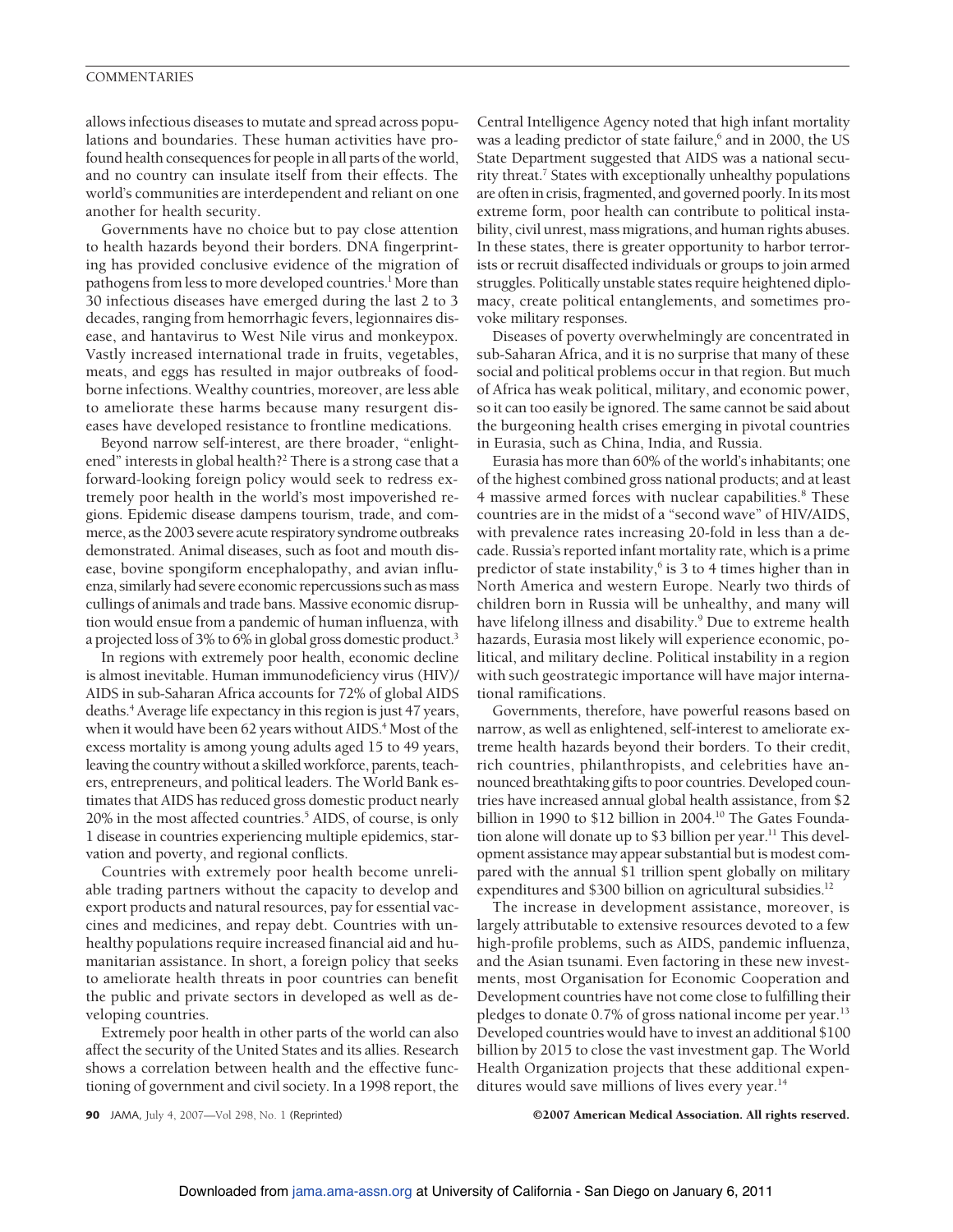## Profound Health Inequalities Are Unethical

Perhaps it does not, or should not, matter if global health serves the interests of the richest countries. After all, there are powerful humanitarian reasons to help the world's least healthy people. But ethical arguments have failed to capture the full attention of political leaders and the public.

It is well known that the poor experience extreme hardship, certainly much more than the rich. Unfortunately, this is also true with respect to global health. What is less often known is the degree to which the poor unnecessarily have increased morbidity and mortality. The global burden of disease is shouldered by the poor disproportionately, such that health disparities across continents render a person's likelihood of survival drastically different based on where he or she is born. These inequalities have become so extreme and the resultant effects on the poor so dire that health disparities have become a defining issue of modern society.<sup>15</sup>

The current global distribution of disease has led to radically different health outcomes across the globe. Disparities in life expectancy among rich and poor countries are vast. Average life expectancy in Africa is nearly 30 years shorter than in the Americas or Europe. Life expectancy in Zimbabwe or Swaziland is less than half that in Japan, $16$  a child born in Angola is 73 times more likely to die in the first few years of life than a child born in Norway, $17$  and a woman giving birth in sub-Saharan Africa is 100 times more likely to die in labor than a woman in a rich country. Although life expectancy in the developed world increased throughout the 20th century, it actually decreased in the least developed countries and in transitional states such as Russia. One somber example offers a sense of perspective on the global health gap. In 1 year alone, an estimated 14 million of the poorest people in the world died, although only an estimated 4 million would have died if this population had the same death rate as the global rich.<sup>18</sup>

The diseases of poverty are endemic in the world's poorest regions but are barely noticed among the wealthy. Diseases such as elephantiasis, guinea worm, malaria, river blindness, schistosomiasis, and trachoma are common in poor countries but are largely unheard of in rich countries. Beyond morbidity and premature mortality, the diseases of poverty cause physical and mental anguish, such as when a 2-foot-long guinea worm parasite emerges from the genitals, extremities, or torso with excruciating pain; or filarial worms cause disfiguring enlargement of the arms, legs, breasts, and genitals; or river blindness leads to unbearable itching and loss of eyesight.

Human instinct suggests it is unjust for large populations to have such poor prospects for good health and long life simply by happenstance of where they live. Although almost everyone believes it is unfair that the poor live miserable and short lives, there is little consensus about whether there is an ethical, let alone legal, obligation to help the downtrodden. What do wealthier societies owe as a matter of justice to the poor in other parts of the world?19

Perhaps the strongest claim that health disparities are unethical is based on what can be called a theory of human functioning. Health, among all other forms of disadvantage, is special and foundational, in that its effects on human capacities profoundly impact an individual's opportunities in the world. Health is necessary for much of the joy, creativity, and productivity that a person derives from life. Individuals with physical and mental health recreate, socialize, work, and engage in family and social activities that bring meaning and happiness to their lives. Perhaps not as obvious, health also is essential for the functioning of civil societies. Without minimum levels of health, people cannot fully engage in social interactions, participate in the political process, exercise rights of citizenship, generate wealth, create art, and provide for the common security.

The capability to avoid starvation, preventable morbidity, and early mortality is a quality that enriches human life. Depriving individuals of this capability strips them of their freedom to pursue their lives as they wish.<sup>20</sup> Under a theory of human functioning, health deprivations are unethical because they unnecessarily reduce a person's ability to function and the capacity for human agency.

But a theory of human functioning does not answer the more difficult question about who has the corresponding obligation to do something about global inequalities. Even scholars who believe in just distribution of resources frame their claims narrowly and rarely extend them to international obligations of justice.<sup>21</sup> Their theories of justice are "relational" and apply to a fundamental social structure that people share. States may owe their citizens basic health protection by reason of a social compact. However, positing such a relationship among different countries and regions is much more complex.

Increasingly, the global community is sharing a common social, political, and economic structure. International law has established norms in areas ranging from infectious diseases and tobacco use to access to essential vaccines and medicines.<sup>22</sup> This body of law has similarly created a network of international organizations, ranging from the World Health Assembly, World Trade Organization, and World Bank to the Group of Eight (G8) and North Atlantic Treaty Organisation (NATO).<sup>23</sup> Perhaps the international community is moving toward a "global compact on health" in which wealthier countries have an ethical responsibility to serve other countries according to their resources, and poorer countries have expectations to receive help according to their needs.

Political leaders have recognized the world's interconnectedness in matters of disease and health. Consequently, they have made numerous pledges of international development assistance, including substantial commitments to the Millennium Development Goals and the Global Fund to Fight AIDS, Tuberculosis, and Malaria. As mentioned above, many governments also have agreed to spend a certain proportion of their gross national product on foreign assistance. These pledges

©2007 American Medical Association. All rights reserved. (Reprinted) JAMA, July 4, 2007—Vol 298, No. 1 91